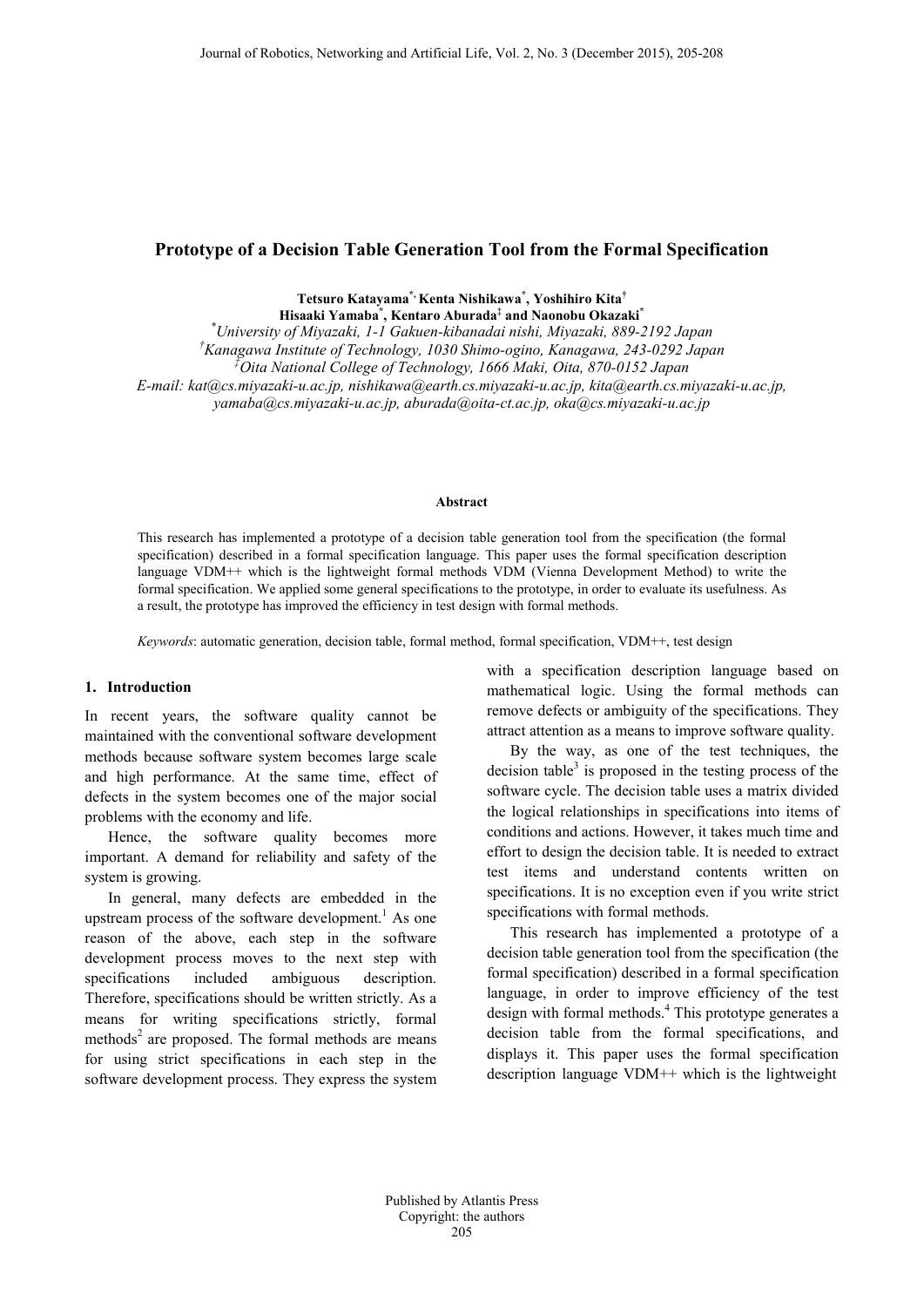*Tetsuro Katayama, Kenta Nishikawa, Yoshihiro Kita, Hisaaki Yamaba, Kentaro Aburada, Naonobu Okazaki*



Fig. 1. A process to generate a decision table of the prototype.

| Table 1. Extraction rules.      |                              |  |  |  |  |  |
|---------------------------------|------------------------------|--|--|--|--|--|
| Pattern of condition extraction | Pattern of action extraction |  |  |  |  |  |
| if "condition" then             | then "action" elseif         |  |  |  |  |  |
| elseif "condition" then         | then "action" else           |  |  |  |  |  |
|                                 | else "action" if             |  |  |  |  |  |
|                                 | else "action" elseif         |  |  |  |  |  |
|                                 | else "action" else           |  |  |  |  |  |
|                                 | else "action" EOF            |  |  |  |  |  |
| cases "condition" ->            | -> "action" cases            |  |  |  |  |  |
|                                 | others "action" EOF          |  |  |  |  |  |
| pre "condition" post            |                              |  |  |  |  |  |
| pre "condition" EOF             |                              |  |  |  |  |  |
| post "condition" EOF            |                              |  |  |  |  |  |
|                                 | EOF(End Of File)             |  |  |  |  |  |

formal methods VDM (Vienna Development Method) to write the formal specification.

### **2. Process to Generate a Decision Table of the Prototype**

Fig. 1 shows a process to generate a decision table of the prototype. The prototype consists of three parts: Parser, Converter, and DT-Generator. We use a parser of Overture Toolset as a Parser.<sup>5</sup>

First, Parser reads a VDM++ specification inputted by a user, parses VDM++ specification, and outputs a parsing data. The parsing data has an abstract syntax tree and tokens.

Next, Converter converts the parsing data into an internal expression data for analysis by a module unit. The internal expression data for analysis is a data converted an abstract syntax tree of a parsing data into information suitable for analysis such as the division of a module or the correspondence of "if" and "else".



Fig. 2. An example of CA-Table.

Then, DT-Generator extracts conditions and actions from an internal expression data for analysis. After, DT-Generator stores conditions and actions in an array of String type. Table 1 shows extraction rules of conditions and actions. DT-Generator makes CA-Table, when DT-Generator extracts conditions and actions. Fig. 2 shows an example of CA-Table. CA-Table is a table which is correspondence of conditions and actions. CA-Table is three columns of condition index, token, and action index. DT-Generator generates truth-values based on this CA-Table.

We show truth-values generating process as follows.

- (i) Make an array to store truth-values
- (ii) Select the first column of this array
- (iii) Select a row of CA-Table
- (iv) Compare a token of the selected row of CA-Table (a) If this token matches "if", "elseif", or "cases"
	- (I) Store "Y" into the condition index row of this column, then store "N" from the next column to the last column
	- (II) Store "X" into the action index row of this column
	- (b) If this token matches "else", or "others"
		- (I) Store "N" into the condition index row of this column, then store "-" from the next column to the last column
		- (II) Store "X" into the action index row of this column
- (v) If there is a row that we have not yet selected, we select the next column of this array and return to third step. Otherwise truth-values is filled

Finally, DT-Generator generates a decision table from conditions, actions, and truth-values.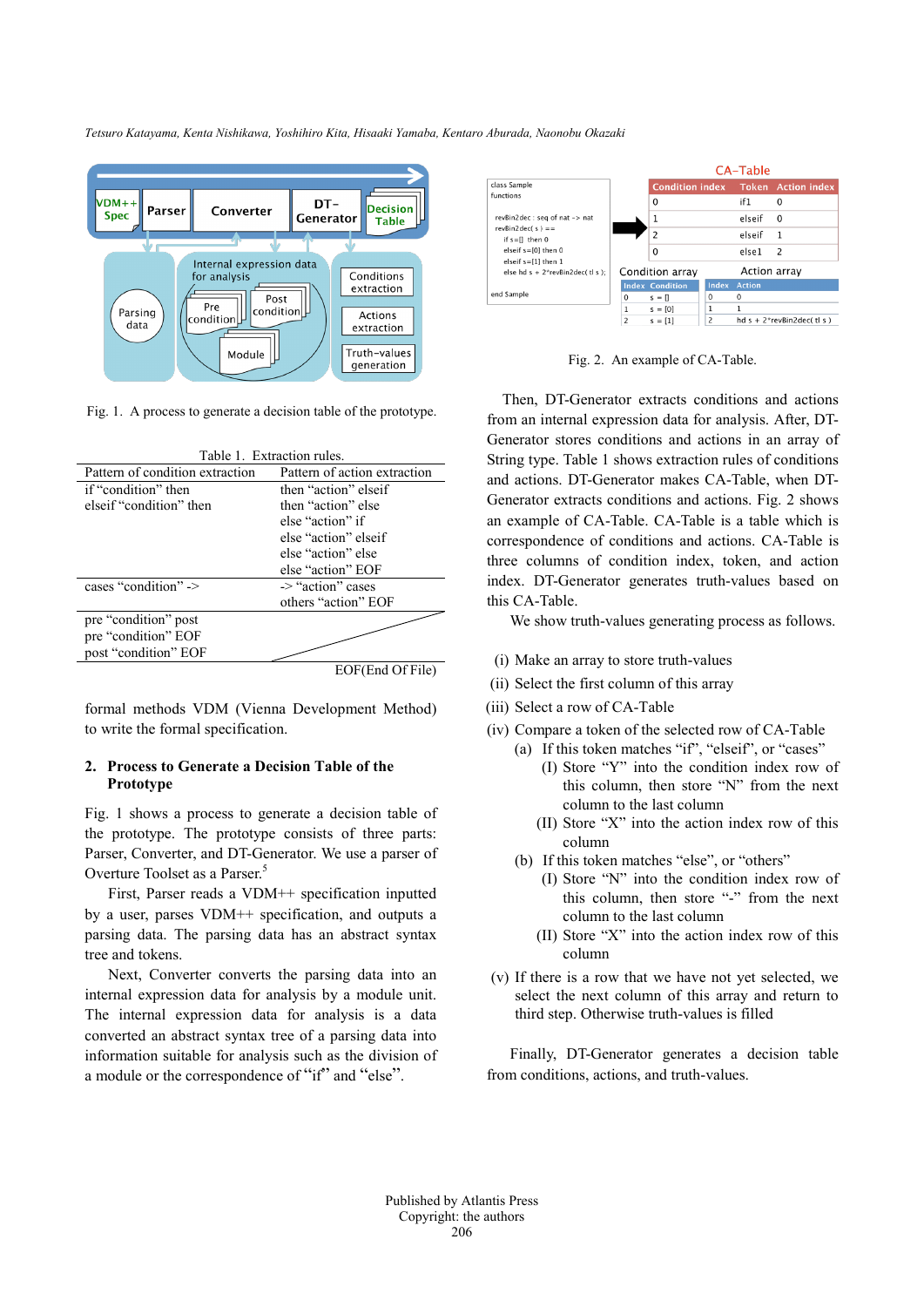

Fig. 3. Overview of the prototype.

## **3. Overview of the Prototype and Application Example**

Fig. 3 shows overview of the prototype. The prototype consists of three displays: D-Tree, FS-Screen, and DT-Panel. FS-Screen displays a VDM++ specification inputted by a user. DT-Panel consists of three tabs: P-Tab, A-Tab, and Q-Tab. P-Tab displays a decision table of preconditions. A-Tab displays a decision table of a module. Q-Tab displays a decision table of post conditions. D-Tree displays a list of the definition names of the VDM++ specification. D-Tree redraws a decision table, when a user selects any the definition names of a VDM++ specification.

We confirm that this prototype works properly by adapting it to an example. Fig. 4 shows an example formal specification. It stores a positive integer X in a binary expression array b. Here, the highest-order digit must become one.

Fig. 5 shows the application example results. These results shows that this prototype extracts conditions and actions from a specification. Also, these results shows that this prototype generates truth-values. Therefore, we have confirmed that this prototype works properly.

### **4. Discussion**

This research has implemented a prototype of a decision table generation tool from the formal specification, in order to improve efficiency of the test design with

```
class Dec2bin
functions
 dec2bin(X : nat) b : seq of natpre X \geq 1post (forall i in set inds b & b(i)=1 or b(i)=0) and
     b(1) = 1 and
     X = NatSeqSum([b(i)*2** (len b - i) | i in set inds b ]);NatSeqSum : seq of nat -> nat
 NatSeqSum(s) ==
  cases s :
   |1 - > 0.
   others \rightarrow hd s + NatSeqSum(tl s)
  end;
end Dec2bin
```


|                                                   | ×<br>$\{P\}$            | $A \{Q\}$      |  |
|---------------------------------------------------|-------------------------|----------------|--|
| Rule                                              | #1                      | #2             |  |
| Pre Condition<br>$X \geq 1$                       | Y                       | N              |  |
| Action                                            |                         |                |  |
| dec2bin                                           | X                       | $\overline{a}$ |  |
| Rule                                              | #1                      | #2             |  |
|                                                   | $\{P\}$                 | $A \{Q\}$      |  |
|                                                   |                         |                |  |
| Post Condition<br>(forall i in set in Y<br>Action |                         | N              |  |
|                                                   |                         |                |  |
| dec2bin                                           | $\overline{\mathsf{x}}$ | -              |  |
|                                                   | ×                       |                |  |
|                                                   | $\{P\}$<br>Δ            | ${Q}$          |  |
| Rule                                              | #1                      | #2             |  |
| Condition                                         | Y                       |                |  |
| H<br>Action                                       |                         | N              |  |
| 0                                                 | X                       | -              |  |
|                                                   |                         | X              |  |

Fig. 5. The application example results.

formal methods. This prototype generates a decision table from the formal specifications, and displays it.

We discuss our prototype in this chapter.

### **4.1.** *Evaluation of the usefulness*

We confirm the usefulness of this prototype by using the examinees.

Specifically, we apply three specifications, which is ways of combination of truth-values of the conditions are different. Then, we measure the time of examinees